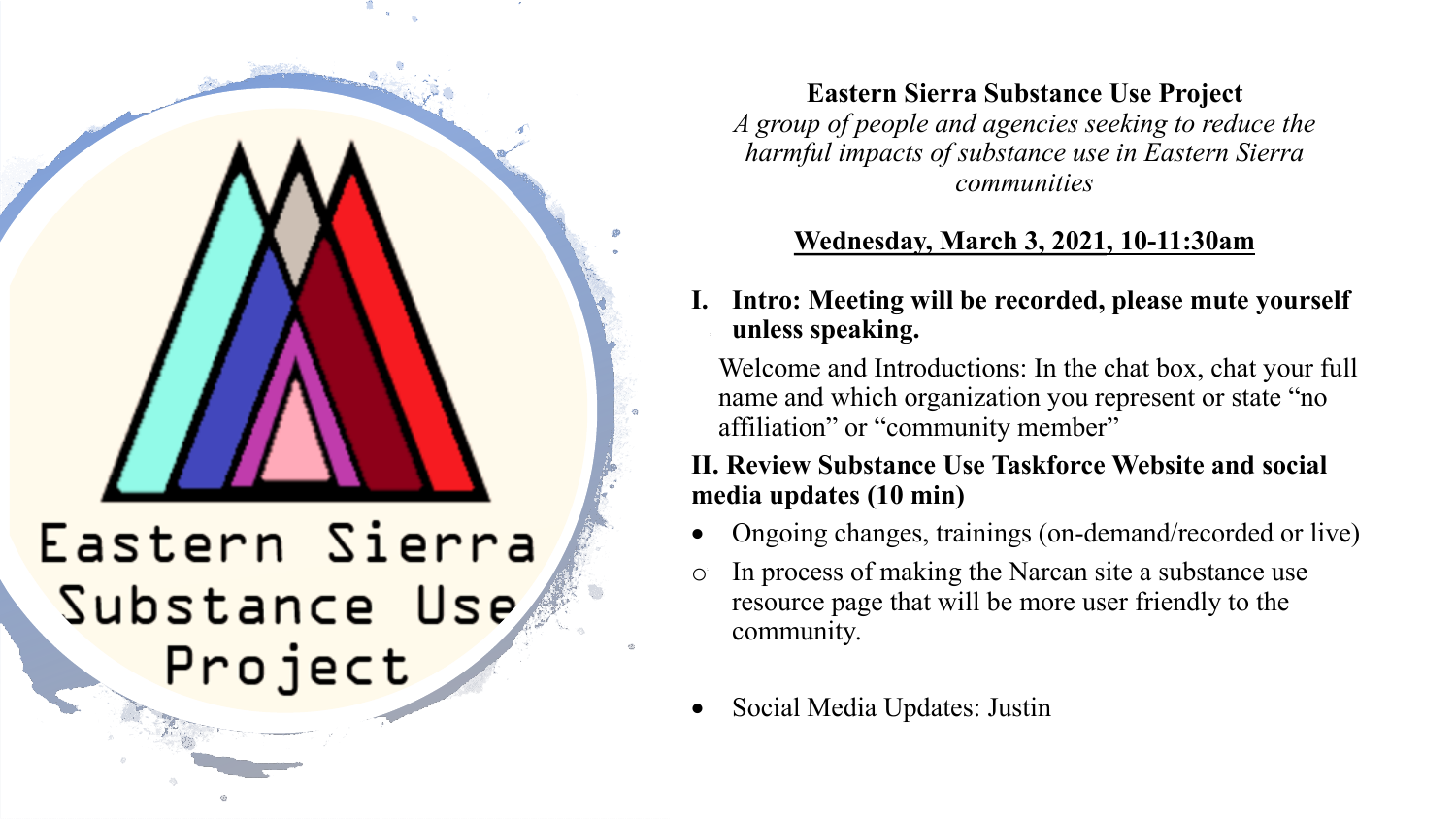### **IV. Discuss Harm Reduction supplies and Access (20min)**

• Eastern Sierra Substance Use harm reduction resource bags (Mono County Behavioral health and Health Department supplies)

-More outreach supplies? Face masks that say "this is harm reduction", water bottles, sanitizer

-Agency contributions?

- Possible for ER to distribute in emergency situations?
- Broad announcement about harm reduction resources, newspaper ad, radio. (if you find one, need to drop, or pick- up clean needles)
- o Updates on access in Mammoth, finalize resources to create outreach flyer:

**Medication drop boxes:** Von's Pharmacy (Mammoth Lakes) Mammoth lakes police department

## **Syringe pick-ups (without a prescription) locations:** Von's Pharmacy (Mammoth Lakes)- 3\$/each

Mono County Behavioral Health- free

**Syringe disposal locations:** Mammoth Lakes Hospital- in front of the ER (Big Red Box) Mono County Health Department (if in a sharps container)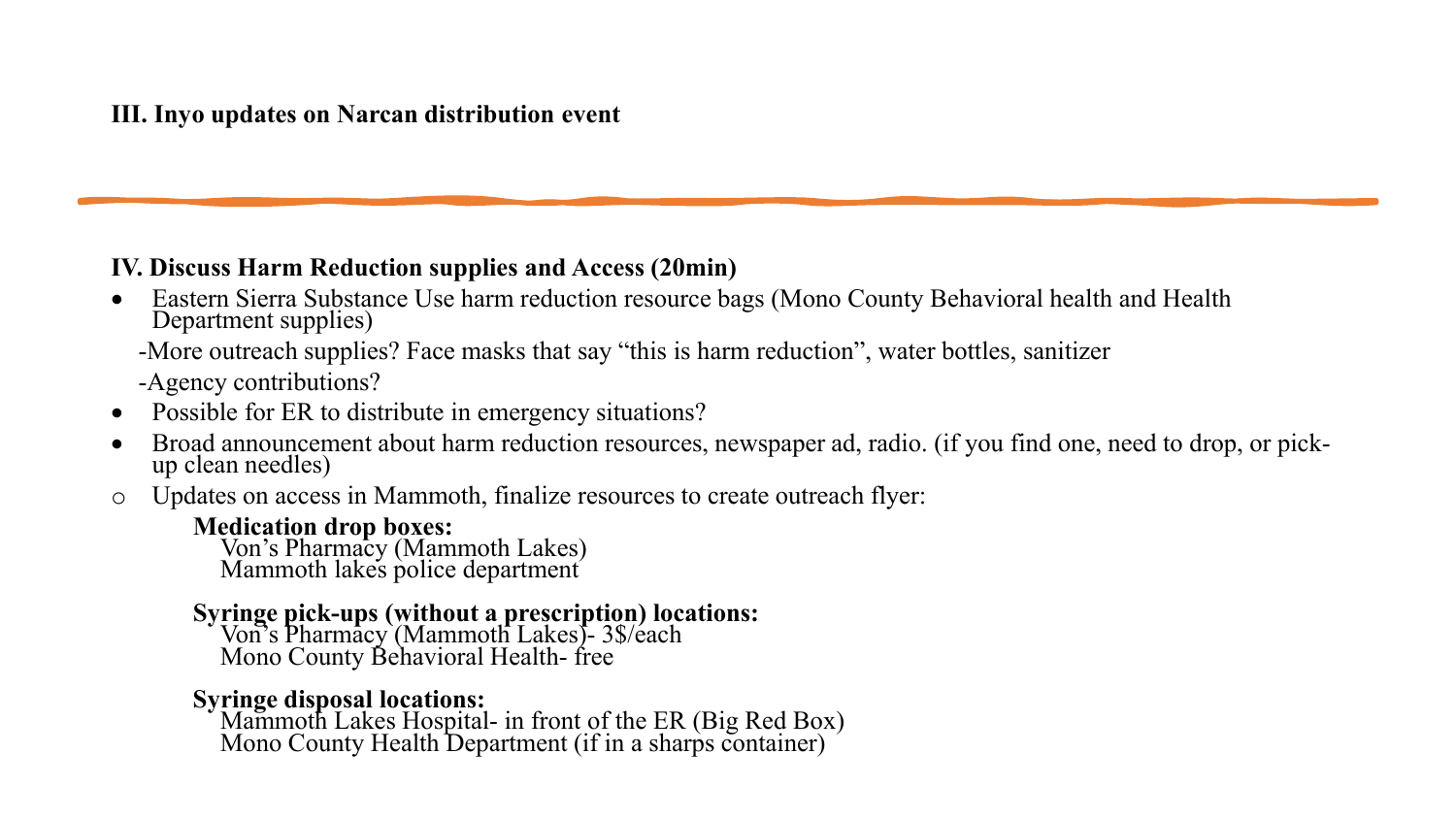## Draft of Harm Reduction graphic design for outreach